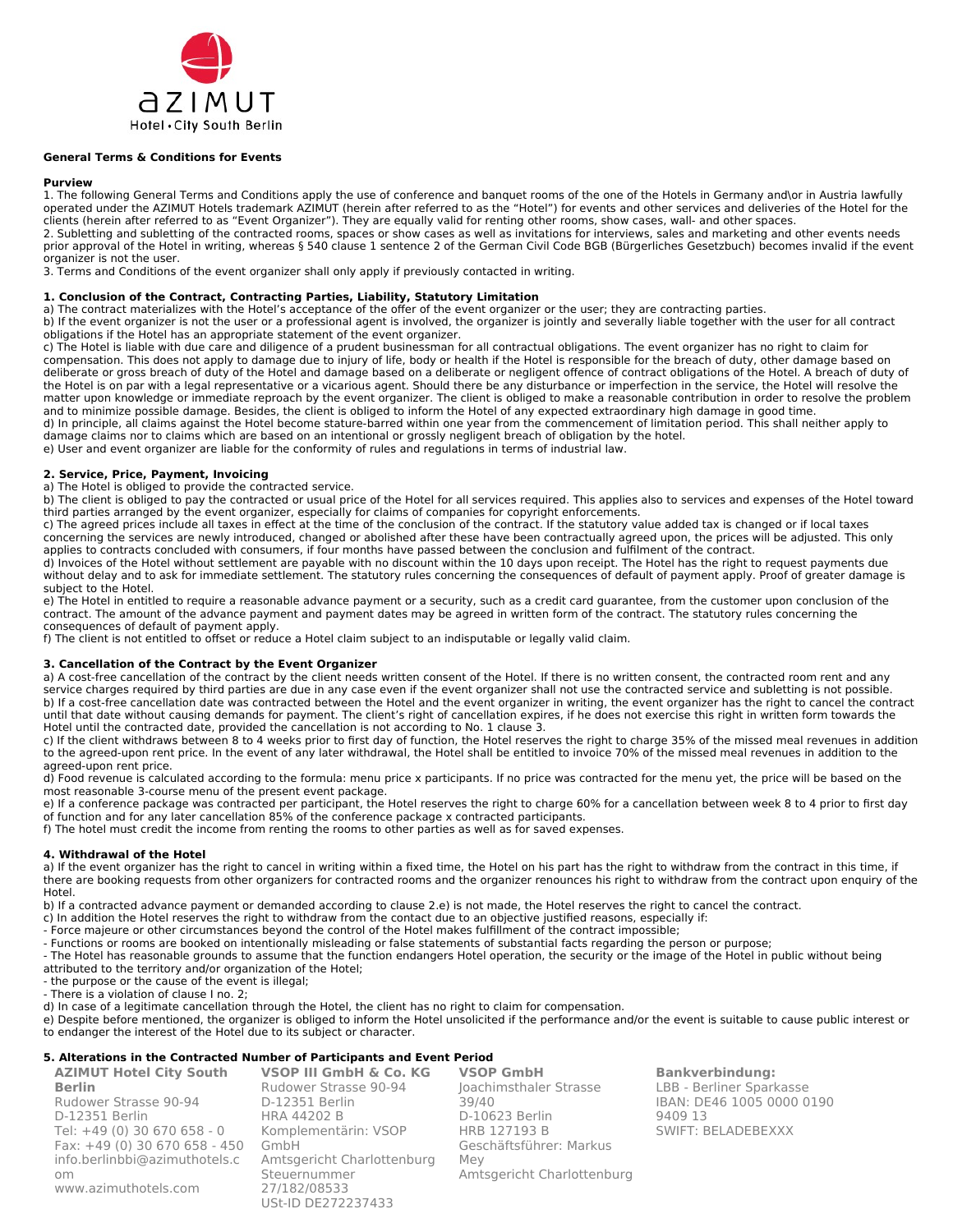

a) The Hotel must be informed 5 working days prior to the first day of the event at least on an alteration of the contracted number of participants of more than 5%; the Hotel reserves the right to confirm in writing.

b) A reduction of contracted number of participants through the event organizer of maximum 5% will be accepted by the Hotel upon invoicing. If the number of participants varies above that percentage the contracted number of participants minus 5% will be based for invoicing. The event organizer reserves the right to reduce the contracted price by the saved expenditures due to a reduced number of participants.

c) In case of any greater difference the actual number of participants is used. d) If the number of participants differs by more than 10% the Hotel reserves the right to newly calculate the contracted price as well as to switch the

contracted rooms, unless this is not reasonable for the event organizer.

e) If the contracted beginning and ending of the event are postponed and provided the Hotel agrees to this postponement, the Hotel reserves the right to charge the additional service adequately, unless the Hotel is to blame for that.

# **6. Brought Food and Beverages; Additional Requirements**

a) In principle, the event organizer is not allowed to bring food and beverages to the event. Any exemption requires a written consent of the Hotel. In these cases a lump sum is contracted in order to cover the overheads.

b) In principle, advertisements and publications inviting for interviews or marketing events or giving information regarding the contracted event as well as other marketing actions requires previous approval of the Hotel. If any publication is done prior to approval, the Hotel reserves the right to cancel the event and claim for injunction.

c) If an evening event continues beyond 00:00 a.m., the Hotel reserves the right to demand a surcharge for the staff members.

d) Contracted room rentals apply only for the provision of rooms as well as available furnishing required by the event organizer. Technical equipment as well as their energy requirements are not included.

e) Any service during the event will be charged to the event organizer.

f) Date options are binding to both contraction parties. After due date, the Hotel reserves the right to rent the banquet rooms to somebody else.

g) Packaging material ordered by the client has to be disposed by the client.

h) If the event organizer entrusts the Hotel with the disposal of the packaging, the Hotel reserves the right to charge the costs.

i) Regarding music events the event organizer is obliged to inform the society for musical copyright enforcement, GEMA.

## **7. Technical Equipment and Facilities; Activities of the Event Organizer in the Hotel**

a) If the Hotel procures technical equipment and other facilities from third upon request of the event organizer, the Hotel acts in the name, authority and on account of the event organizer. The Hotel orders any outside services only on account and in the name of the event organizer. The organizer respectively promoter exempts the Hotel fully extensively from claims by third. The event organizer is liable for the careful treatment and according to the rules that apply. He exempts the Hotel of all claims by third regarding the provision of the equipment and facilities.

b) The use of own electrical equipment by using the supply system of the Hotel requires the Hotel's consent in writing. Any disruption or damage to the electrical equipment of the Hotel due to the use of these appliances shall be charged to the event organizer if the Hotel is not liable. The Hotel reserves the right to calculate and charge a lump sum for electricity costs arising by the use of the appliances.

c) Prior to approval of the Hotel, the event organizer has the right to use his own telephone, fax and data transmission equipment. The Hotel reserves the right to charge a connection fee.

d) If available facilities of the Hotel remain unused due to the use of own appliances, a deficiency can be charged.

e) Any disruptions of technical or other appliances rendered by the Hotel will be eliminated immediately if possible. Payments cannot be withheld or reduces if the Hotel is not liable.

### **8. Loss and Damage of Carried Items; Duties of the Organizer**

a) All carried exhibition and other items, even personnel items, brought in the banquet room and the Hotel is at the organizer's own risk. The Hotel shall not be liable for loss of goods or damage and for economic, except for gross negligence or purpose. This does not apply to damage due to injury of life, body or health. In addition, all cases are excluded from this warranty disclaimer, in which the temporary storage is based on a contracted obligation representing circumstances of an individual case.

b) Carried decorative material must correspond to fire safety regulations. The Hotel is entitled to ask for authorized evidence. In case this evidence is not produced, the Hotel has the right to remove material already brought at the cost of the organizer. In order to avoid possible damage, installation and mounting of items needs prior approval of the Hotel. The Hotel reserves the right to reject the installation even due to other justified reasons.

c) All carried exhibition and other items must be removed immediately after the end of the event. If the organizer shall not act accordingly, the Hotel reserves the right to remove the stored items at the costs of the organizer. If the items remain in the event room, the Hotel has the right to charge a reasonable user fee for the time of the storage. The organizer is free to proof that the above mentioned claim is not legitimate at all or not to the amount claimed.

d) Carried items, especially technical and decorative items, must correspond to conditions, stipulated by law regulating public meeting or the technical inspection agency (TÜV). All technical equipment, especially if installed above the head of the guests, must be secured according to the regulations. Fixing points used or additionally installed in the banqueting room may only be loaded to the maximum weight. The event organizer is liable for the conformity with all rules and regulation. The Hotel reserves the right to have the installation checked by experts hired by the Hotel. The costs are born by the organizer. e) Service provider working in the event room by order of the organizer have to pay attention to and are liable for the following:

- Smoking is prohibited in all public areas of the Hotel

- Neat and tidy clothing, muted colors

- Consumption of food only in designated areas

- Deliveries are only allowed in the receiving area of the Hotel and only at a special exception in different areas assigned by the Hotel

- Installation in public areas need prior approval of the Hotel

f) Any installation in the Hotel lobby is not allowed.

g) In the course of an event the organizer is obliged to pay attention to a noise volume appropriate to the Hotel surrounding, especially after midnight. The Hotel reserves the right to adjust the volume adequately.

# **9. Liability of the Organizer**

a) If the organizer is a legal entity, he is liable for any damage to the building or fixtures and fittings caused by participants or visitors, his employees, outside service providers or any third party in his responsibility or himself.

b) The Hotel reserves the right to ask for adequate securities (i.e. insurances, deposits, guarantees). Especially, the Hotel reserves the right to ask for proof of adequate personal liability insurance.

# **10. Final Provisions**

| <b>AZIMUT Hotel City South</b> | VSOP III GmbH & Co. KG     | <b>VSOP GmbH</b>           | <b>Bankverbindung:</b>    |
|--------------------------------|----------------------------|----------------------------|---------------------------|
| <b>Berlin</b>                  | Rudower Strasse 90-94      | Joachimsthaler Strasse     | LBB - Berliner Sparkasse  |
| Rudower Strasse 90-94          | D-12351 Berlin             | 39/40                      | IBAN: DE46 1005 0000 0190 |
| D-12351 Berlin                 | <b>HRA 44202 B</b>         | D-10623 Berlin             | 9409 13                   |
| Tel: +49 (0) 30 670 658 - 0    | Komplementärin: VSOP       | HRB 127193 B               | SWIFT: BELADEBEXXX        |
| Fax: $+49(0)30670658 - 450$    | GmbH                       | Geschäftsführer: Markus    |                           |
| info.berlinbbi@azimuthotels.c  | Amtsgericht Charlottenburg | Mev                        |                           |
| 0 <sub>m</sub>                 | Steuernummer               | Amtsgericht Charlottenburg |                           |
| www.azimuthotels.com           | 27/182/08533               |                            |                           |
|                                | USt-ID DE272237433         |                            |                           |